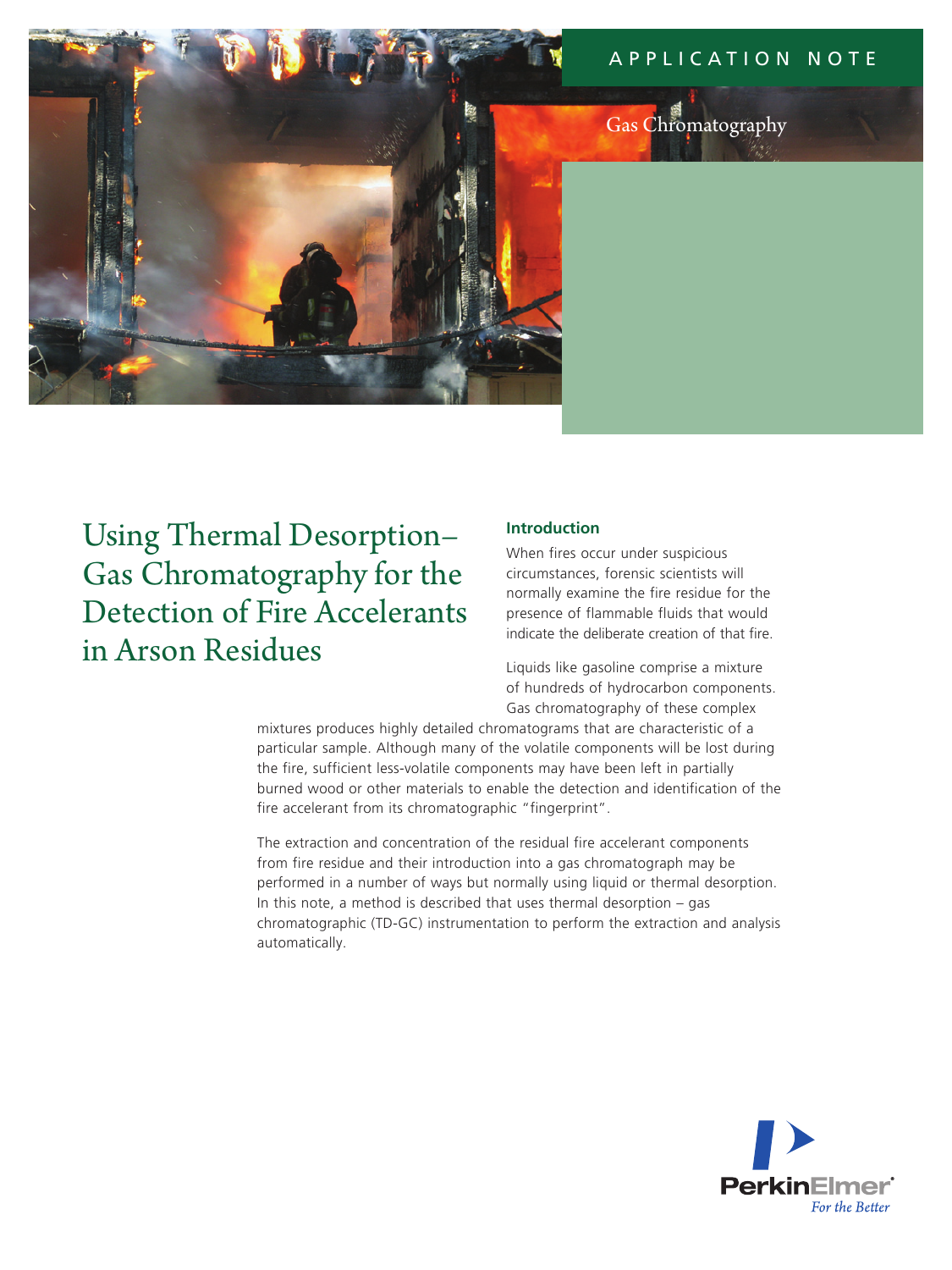# **Sample Preparation**

A piece of seasoned pinewood was cut up into pieces approximately 2 cm x 2 cm x 20 cm. Five of these were placed in a metal tray and 10 mL of fire accelerant was poured over them. The wet wood was allowed to stand for 5 minutes and was then ignited with a burning match. When the excess liquid had burned or evaporated and the wood was partially charred, the fire was quenched by placing a metal sheet over the tray to seal out the air.

The wood was allowed to cool. The charred sections of wood surface were scraped off and a sharp knife was used to shave off small thin pieces of the intact wood beneath. Fifty to sixty mg of these shavings were placed in a glass thermal desorption tube and were retained with glass wool plugs at each end as shown in Figure 1.

Two wood samples were prepared in this way using a different fire accelerant sample for each:

- 87-octane lead-free gasoline
- **Kerosene**

### **Analytical conditions**

The wood sample in each tube was analyzed using TD-GC under the conditions listed in Table 1.

For reference 0.2 μL of each of the original fire accelerants was injected by syringe into a stainless steel thermal desorption tube packed with Tenax TA. Each tube was analyzed using the conditions in Table 1, except that a desorption temperature of 280 °C was applied.

#### **Results and Discussion**

Figures 2 and 3 show the chromatography obtained from the two burnt wood samples and Figures 4 and 5 show the chromatography of the original fire accelerants. Figures 6 and 7 show overlaid sections of the chromatograms to enable better comparison between the wood samples and the accelerants.

Although the early-eluting components have largely disappeared, the presence of the appropriate accelerant in each burnt wood sample is easy to detect. The background profile from the wood matrix is low because of the relatively low (120 °C) tube desorption temperatures and because the heat from the fire will have expelled most of the volatile content from the wood.

| Table 1. Conditions used for the determination of residual fire<br>accelerants in wood. |                                                                                                     |
|-----------------------------------------------------------------------------------------|-----------------------------------------------------------------------------------------------------|
| Chromatograph                                                                           | PerkinElmer AutoSystem XL™ Gas Chromatograph                                                        |
| Column                                                                                  | 30 m x 0.32 mm x 0.25 μm PE-1<br>(dimethylpolysiloxane)                                             |
| Oven                                                                                    | 40 °C for 1 min, then 5 °C/min to 240 °C, then<br>20 °C/min to 300 °C and hold for 5 min            |
| Detector                                                                                | Flame Ionization at 300 °C<br>$Air = 450$ mL/min<br>$H2 = 45$ mL/min<br>Range x1<br>Attenuation x64 |
| <b>Thermal Desorber</b>                                                                 | PerkinElmer TurboMatrix <sup>™</sup> Thermal Desorber                                               |
| Trap                                                                                    | Tenax TA and Carbopack C in series 50:50                                                            |
| Carrier Gas                                                                             | Helium at 7.5 psig                                                                                  |
| Tube Purge                                                                              | $1$ min                                                                                             |
| Tube Desorb                                                                             | 20 mL/min at 120 °C for 10 min                                                                      |
| Trap Low                                                                                | $-30 °C$                                                                                            |
| Trap High                                                                               | $280 °C$ for 5 min                                                                                  |
| Inlet Split                                                                             | None                                                                                                |
| Outlet Split                                                                            | $30 \text{ mL/min}$                                                                                 |
| Valve                                                                                   | 250 °C                                                                                              |
| Transfer Line                                                                           | 250 °C                                                                                              |
| Data Handling System                                                                    | PerkinElmer TotalChrom                                                                              |

# **Conclusions**

Although this work is by no means an exhaustive study, it does demonstrate the potential of using TD-GC in arson investigations. Good informative chromatography is produced with a minimum of effort on the part of the user.



*Figure 1.* Glass thermal desorption tube packed with wood shavings ready for analysis.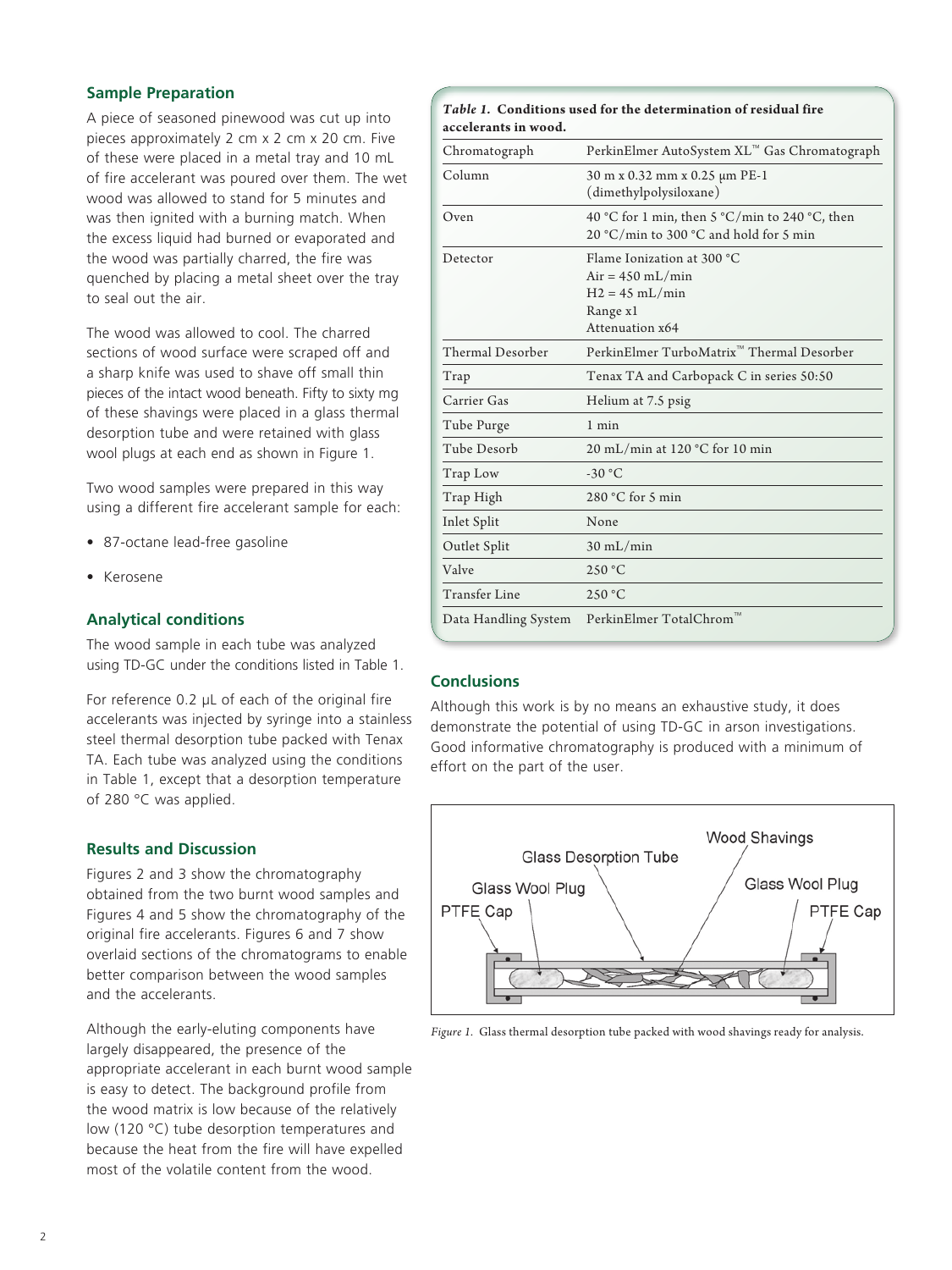

*Figure 2.* Chromatogram produced from wood burnt with gasoline.



*Figure 4.* Chromatogram of original gasoline. *Figure 5.* Chromatogram of original kerosene.



*Figure 6.* Comparison of section of burnt wood with the two accelerants confirming the presence of gasoline.



*Figure 3.* Chromatogram produced from wood burnt with kerosene.





*Figure 7.* Comparison of section of burnt wood with the two accelerants confirming the presence of kerosene.